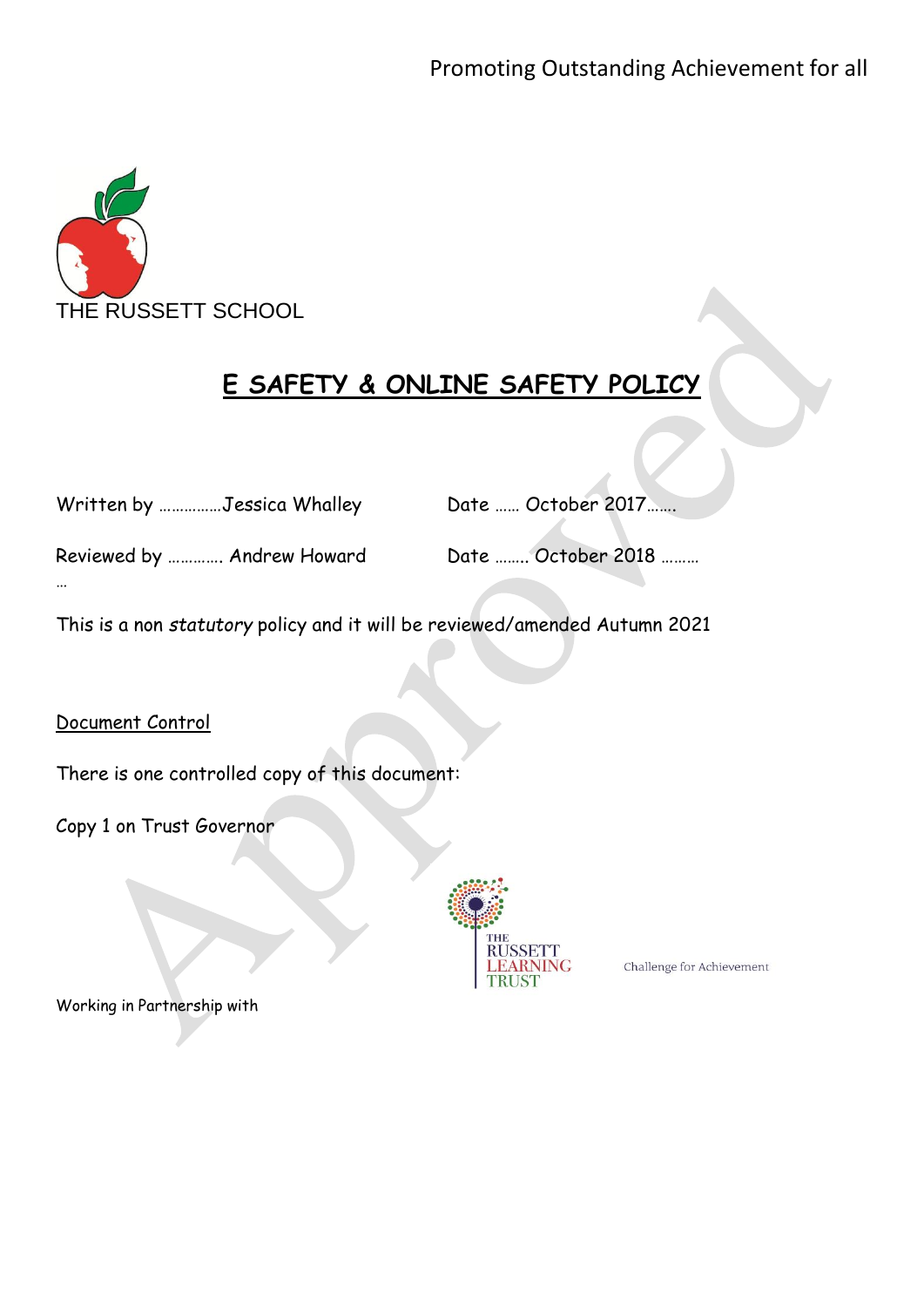The Russett School recognises that ICT and the Internet are fantastic tools for learning and communication that can be used to enhance the curriculum, challenge students, and support creativity and independence. Using ICT to interact socially and share ideas can benefit everyone in the academy community, but it is important that the use of the Internet and ICT is seen as a responsibility and that pupils/students, staff and parents use it appropriately and practice good online safety.

It is important that all members are aware of the risks associated with using the Internet and how they should conduct themselves online.

Online safety covers the Internet but it also covers mobile phones and other electronic communications technologies. We know that some adults and young people will use these technologies to harm children. The harm might range from sending hurtful or abusive texts and emails, to enticing children to engage in sexually harmful conversations or actions online, webcam filming, photography or face-to-face meetings.

There is a 'duty of care' for any persons working with children and educating all members of the school community on the risks and responsibilities. Online safety falls under this duty. Staff will be reminded regularly about their responsibilities and to remain vigilant.

It is important that there is a balance between controlling access to the Internet and technology and allowing freedom to explore and use these tools to their full potential. This strategy aims to be an aid in regulating ICT activity in school, and provide a good understanding of appropriate ICT use that members of the school community can use as a reference for their conduct online outside of school hours. Online safety is a whole-school issue and responsibility.

Cyber-bullying by pupils will be treated as seriously as any other type of bullying and will be managed through our anti-bullying procedures, which are outlined in our anti-bullying policy

## **1. Roles and Responsibilities**

**The school Online Safety Coordinator is:** Miss J Whalley

**The Designated Safeguarding Governor is:** Mrs Frances Beck

**The Designated Safeguarding Lead is:** Mrs Kathryn Richardson

**The Deputy Designated Safeguarding Leads are:** Mr E Duffy & Mrs Catherine Lewis

## **Board of Directors & Local Governing Committee**

Online safety falls within the remit of the governor responsible for Safeguarding. The role of the Online safety governor will include:

- Ensure an Online Safety Strategy is in place, reviewed every year and is available to all stakeholders.
- Ensure that there is an Online Safety Coordinator who has received appropriate training that is relevant, regularly updated and meets the needs of the role.
- Ensure that procedures for the safe use of ICT and the Internet are in place and adhered to.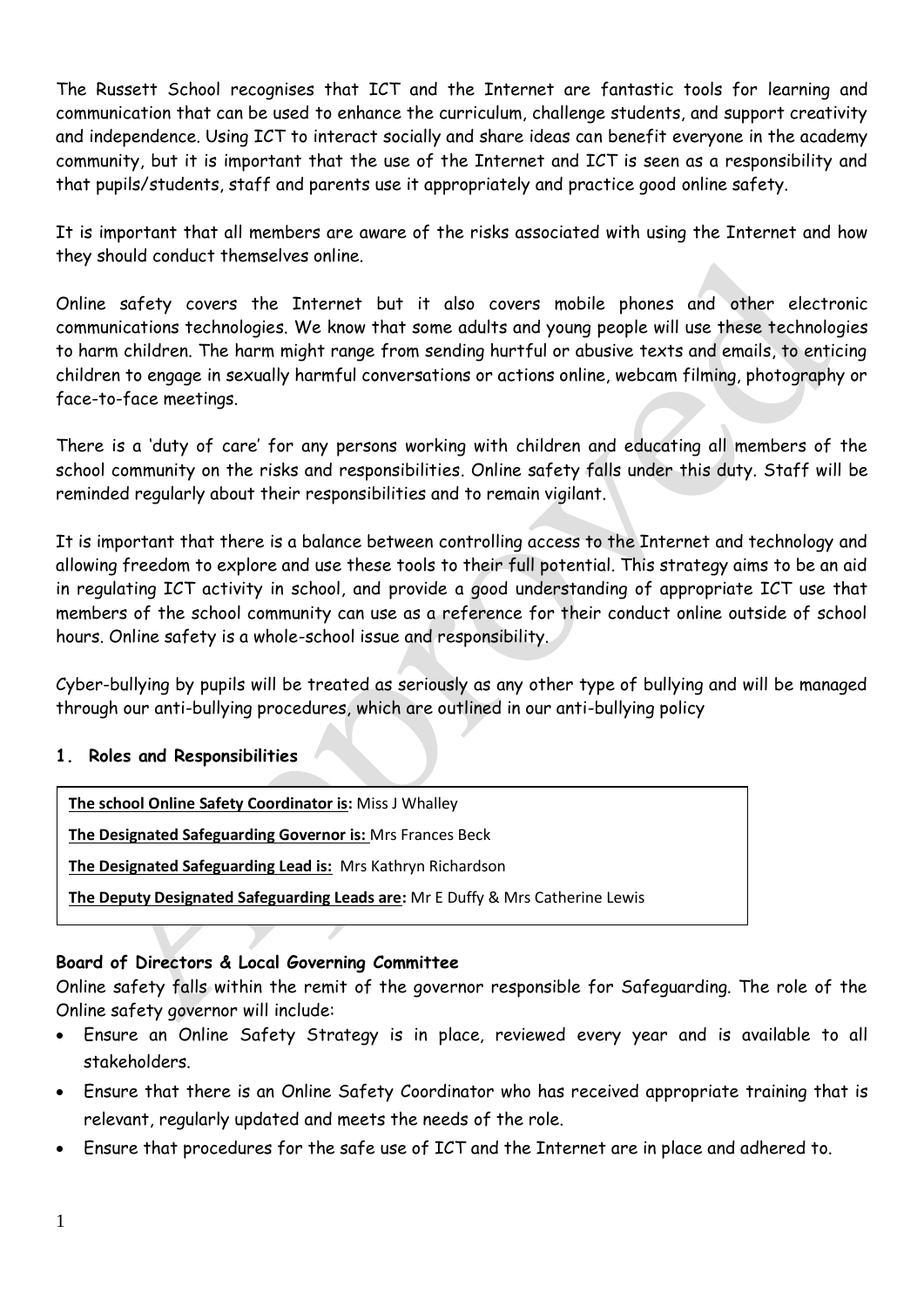#### **Executive Headteacher & Senior Leaders**

The Executive Headteacher/Head of Academy has a duty of care for ensuring the safety (including Online safety) of members of the academy community, though the day-to-day responsibility for Online safety will be delegated to the Online Safety Co-ordinator. Any complaint about staff misuse must be referred to the Online safety Coordinator and the Designated Safeguarding Lead/ Deputy Safeguarding Lead, or in the case of a serious complaint, to the Executive Headteacher/Head of Academy.

#### **Executive Headteacher & Senior Leaders are responsible for:**

- Ensuring access to induction and training in Online safety practices for all users.
- Ensuring appropriate action is taken in all cases of misuse.
- Ensuring that Internet filtering methods are appropriate, effective and reasonable.
- Ensuring that staff or external providers who operate monitoring procedures be supervised
- Ensure that pupil or staff personal data as recorded within academy's management system sent over the Internet is secured.
- Ensure the ICT system is reviewed regularly with regard to security and that virus protection is installed and updated regularly
- The Designated Safeguard Lead will receive monitoring update reports from the Online Safety Coordinator.

#### **Online safety Coordinator is responsible for:**

- Leading on Online safety meetings.
- Ensuring the ICT system is reviewed regularly with regard to security and that virus protection is installed and updated regularly.
- Creating reports of Online safety incidents and creates a log of incidents to inform future Online safety developments,
- Reporting to the Education Team.
- Liaising with the Designated Safeguarding lead and/or the Safeguarding member of the Local Governing Committee & Executive Headteacher/Head of Academy to provide an annual report on Online safety.

#### **ICT Technicians:**

Under guidance from the Online safety Coordinator, the IT technician is responsible for ensuring:

- That the technical infrastructure is secure and is not open to misuse or malicious attack.
- That the academy meets required Online safety technical requirements and any relevant body Online safety Strategy / Guidance that may apply.
- That users may only access the networks and devices through a properly enforced password protection strategy.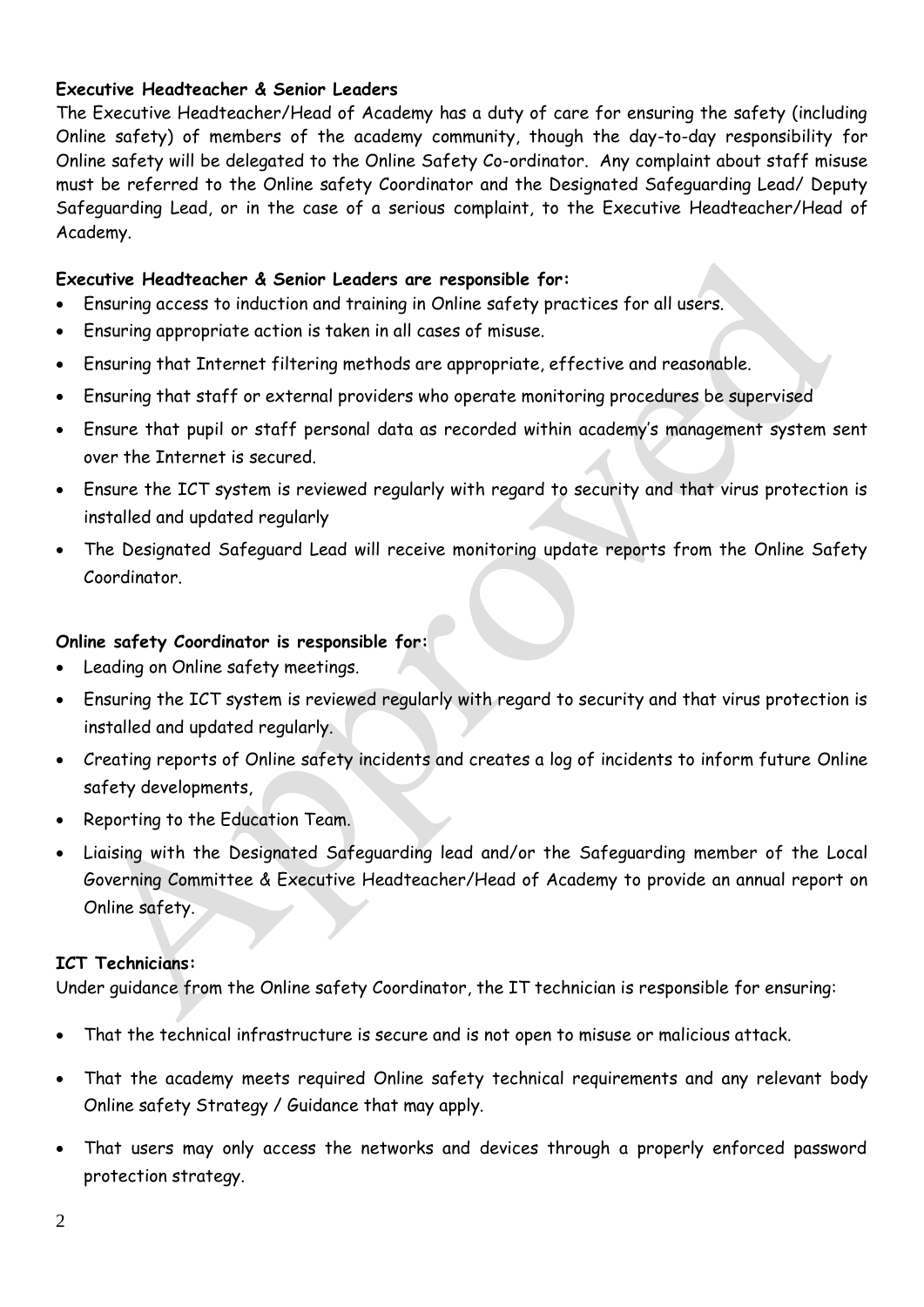- The filtering strategy is applied and updated on a regular basis and its implementation is not the sole responsibility of any single person.
- That they keep up to date with Online safety technical information in order to effectively carry out their Online safety role and to inform and update others as relevant.
- That the use of the network / internet / Virtual Learning Environment / remote access / email is regularly monitored in order that any misuse / attempted misuse can be reported to the Executive Headteacher/Head of Academy; Online safety Coordinator for investigation / action / sanction
- That monitoring software / systems are implemented and updated as agreed in school policies.

## **2. Communicating throughout the Academy**

Rules relating to the code of conduct when online, and Online safety guidelines, are displayed around the academy and included within the staff handbook.

Online safety is integrated into the curriculum in any circumstance where the Internet or technology are being used, and during PSHE lessons where personal safety, responsibility, and/or development are being discussed.

# **3. Making use of ICT and the Internet**

The Internet is used to raise educational standards, to promote pupil achievement, to support the professional work of staff and to enhance the academy's management functions. Technology is advancing rapidly and is now a huge part of everyday life, education and business. We want to equip our pupils/students with all the necessary ICT skills that they will need in order to enable them to progress confidently into a professional working environment when they leave.

Some of the benefits of using ICT and the Internet are:

## **For pupils:**

- Unlimited access to worldwide educational resources and institutions such as art galleries, museums and libraries.
- Contact with schools in other countries resulting in cultural exchanges between pupils all over the world.
- Access to subject experts, role models, inspirational people and organisations. The internet can provide a great opportunity for pupils to interact with people that they otherwise would never be able to meet.
- An enhanced curriculum; interactive learning tools; collaboration, locally, nationally, and globally; self-evaluation; feedback and assessment; updates on current affairs as they happen.
- Access to learning whenever and wherever convenient.
- Freedom to be creative.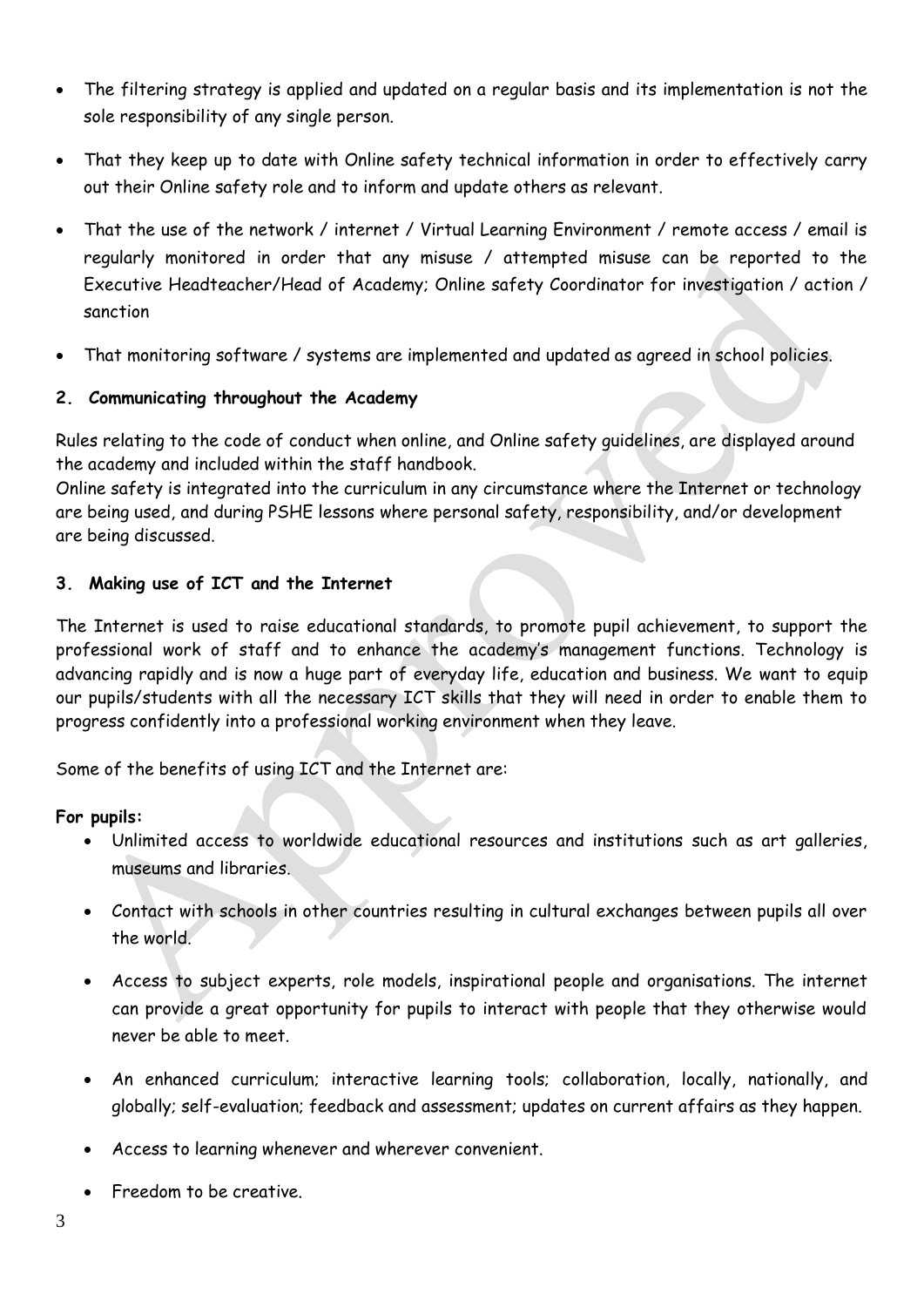- Freedom to explore the world and its cultures from within a classroom.
- Social inclusion, in class and online.
- Access to case studies, videos and interactive media to enhance understanding.
- Individualised access to learning.

# **For staff:**

- Professional development through access to national developments, educational materials and examples of effective curriculum practice and classroom strategies.
- Immediate professional and personal support through networks and associations
- Improved access to technical support.
- Ability to provide immediate feedback to students and parents.
- Class management, attendance records, schedule, and assignment tracking.

# **For parents:**

• Ability to be involved in their child's learning through the use of our website and regular discussions with class teacher.

# **4. Learning to Evaluate Internet Content**

With so much information available online it is important that pupils learn how to evaluate Internet content for accuracy and intent. This is approached by the academy as part of digital literacy across all subjects in the curriculum. Students will be taught to:

- Be critically aware of materials they read, and shown how to validate information before accepting it as accurate
- Use age-appropriate tools to search for information online
- Acknowledge the source of information used and to respect copyright.

The academy will also take steps to filter Internet content to ensure that it is appropriate to the age and maturity of pupils. If staff or pupils discover unsuitable sites, then the URL will be reported to the Online safety coordinator*.* Any material found by members of the academy community that is believed to be unlawful will be reported to the appropriate agencies. Regular software and broadband checks will take place to ensure that filtering services are working effectively.

# **5. Managing Information Systems**

The academy is responsible for reviewing and managing the security of the computers and Internet networks as a whole and takes the protection of data and personal protection of our academy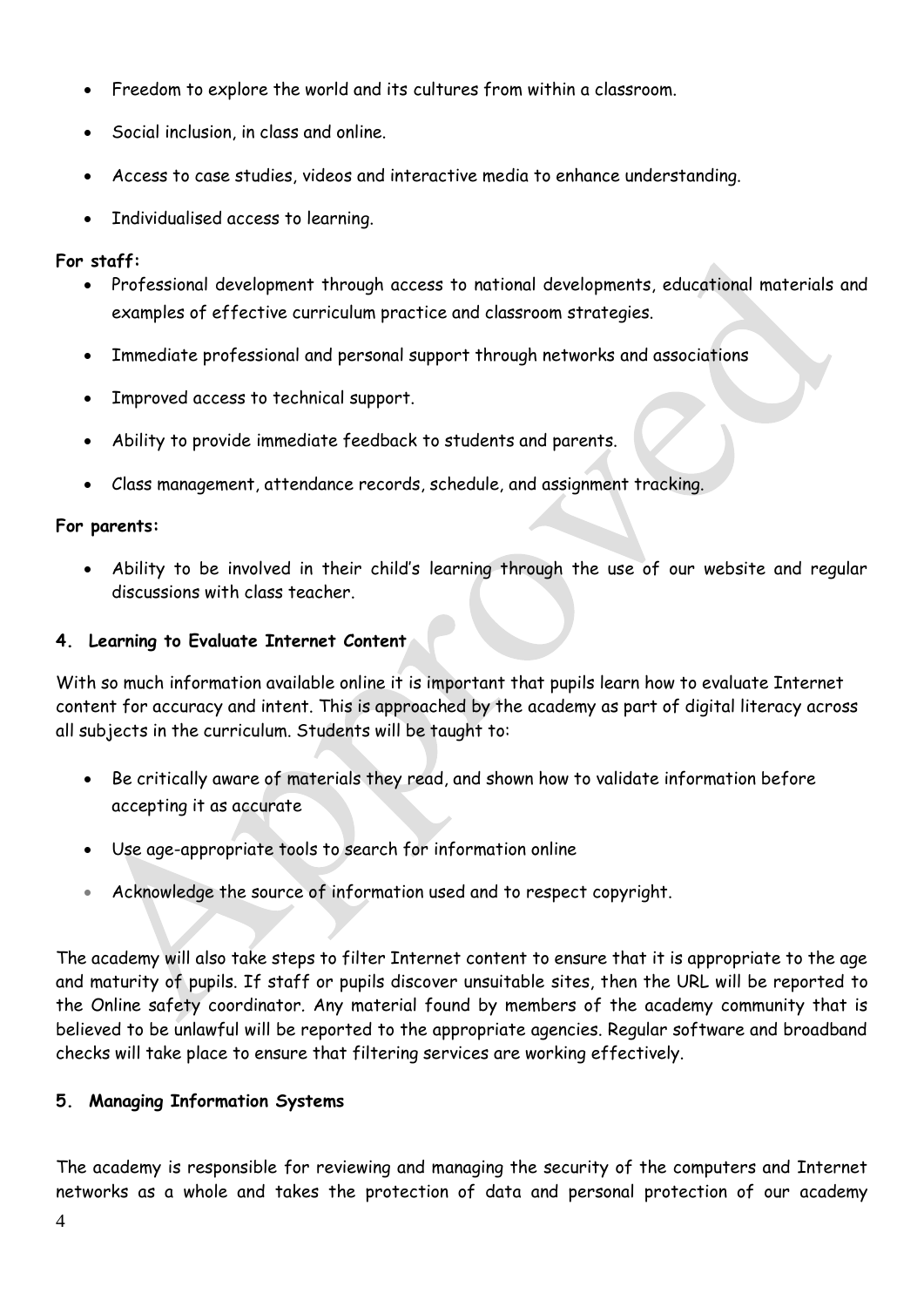community very seriously. This means protecting the network, as far as is practicably possible, against viruses, hackers and other external security threats. The IT Technicians/senior leaders will review the security of the academy information systems and users regularly and virus protection software will be updated regularly. Some safeguards that the academy takes to secure our computer systems are:

- Ensuring that all personal data sent over the Internet or taken off site is encrypted i.e. encrypted USB and hard drives, via cloud sharing or through secure email services (the academy uses Egress).
- Making sure that unapproved software is not downloaded to any academy computers. Alerts will be set up and in use to warn users of this.
- Files held on the our network will be regularly checked for viruses.
- The use of user logins and passwords to access the network will be enforced.

For more information on data protection please refer to our Data Protection policy - available on request from the office. More information on protecting personal data can be found in section 11.

## **6. Emails**

We use email internally this is an essential part of our communication. It is also used to enhance the curriculum by:

• Initiating contact and projects with other schools nationally and internationally

Staff and pupils should be aware that the academy email accounts should only be used for academyrelated matters, ie, students, other members of staff and other professionals for work purposes. This is important for confidentiality. The Trust/academy has the right to monitor emails and their contents but will only do so if it feels there is reason to.

## **6.1 Email Accounts and Appropriate Use**

The Russett school only permits email accounts in the academy that have been managed and approved by the academy. All staff are issued with an Academy email account and are required to check it at least daily for important communications.

When sending emails to third parties relating to pupils, any email that contains personal data or sensitive personal data (as defined by GDPR) must be sent using Egress (Secure email service). If an employee receives an email containing personal data or sensitive personal data relating to a pupil via an unsecured email service, they must report this to the Data Protection Officer.

## **Staff should be aware of the following when using email in the academy:**

• Personal email accounts should not be used to contact pupils, parents or third party professionals and should not be accessed on school ICT equipment.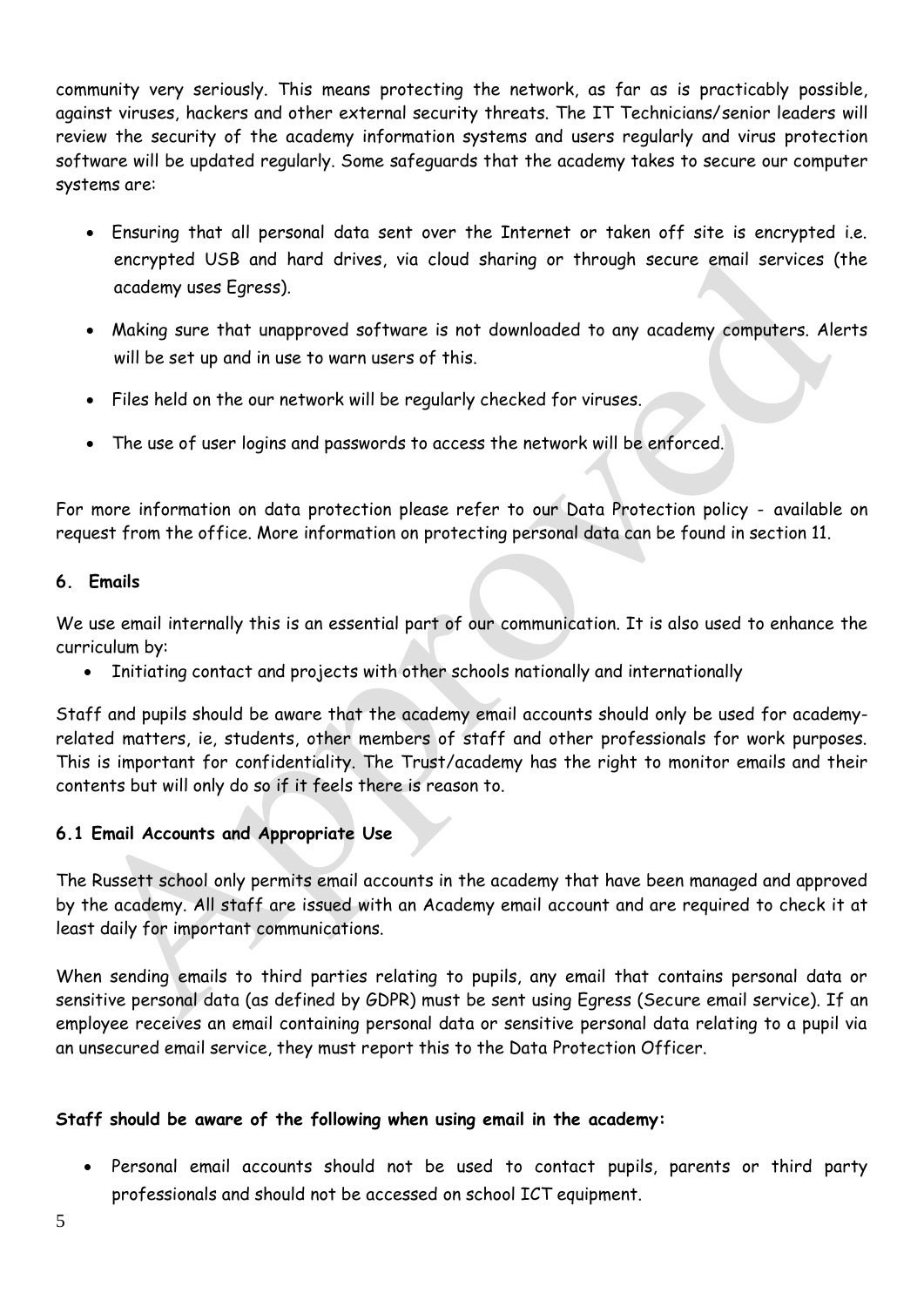- Emails sent from academy accounts should be professionally and carefully written. Staff are representing the Trust/academy at all times and should take this into account when entering into any email communications.
- Staff must tell their line manager and/or the Safeguarding Lead/Executive Headteacher/Head of Academy if they receive any offensive, threatening or unsuitable emails either from within the academy or from an external account. They should not attempt to deal with this themselves.
- The forwarding of chain messages is not permitted in the academy.

**Students should be aware of the following when using email in the academy**, and will be taught to follow these guidelines through the curriculum and in any instance where email is being used within the curriculum or in class:

- Pupils should only use school-approved email accounts
- Excessive social emailing will be restricted
- Pupils should tell a member of staff if they receive any offensive, threatening or unsuitable emails either from within the academy or from an external account. They should not attempt to deal with this themselves.
- Pupils must be careful not to reveal any personal information over email, or arrange to meet up with anyone who they have met online without specific permission from an adult in charge.

Where appropriate, Pupils will be educated to identify spam and virus emails and attachments that could cause harm to the academy network or their personal account or wellbeing.

## **7. Published Content and the Russett School Website**

The website is viewed as a useful tool for communicating our ethos and practice to the wider community. It is also a valuable resource for parents, students, and staff for keeping up-to-date with the Trust/academy news and events, celebrating achievements and personal achievements, and promoting projects.

The website is in the public domain, and can be viewed by anybody online. Any information published on the website will be carefully considered in terms of safety for the academy community, copyrights and privacy policies. No personal information on staff or pupils will be published, and details for contacting the academy will be for the school office only. For information on the academy strategy on children's photographs and videos on the website please refer to section 7.1 of this strategy.

H Roberts holds responsibility for publishing and maintaining the content on our website, Facebook and Twitter page.

A weekly newsletter is written by the Head of Academy & Executive Headteacher. This is sent home by email and available on our website and Facebook for parents and carers.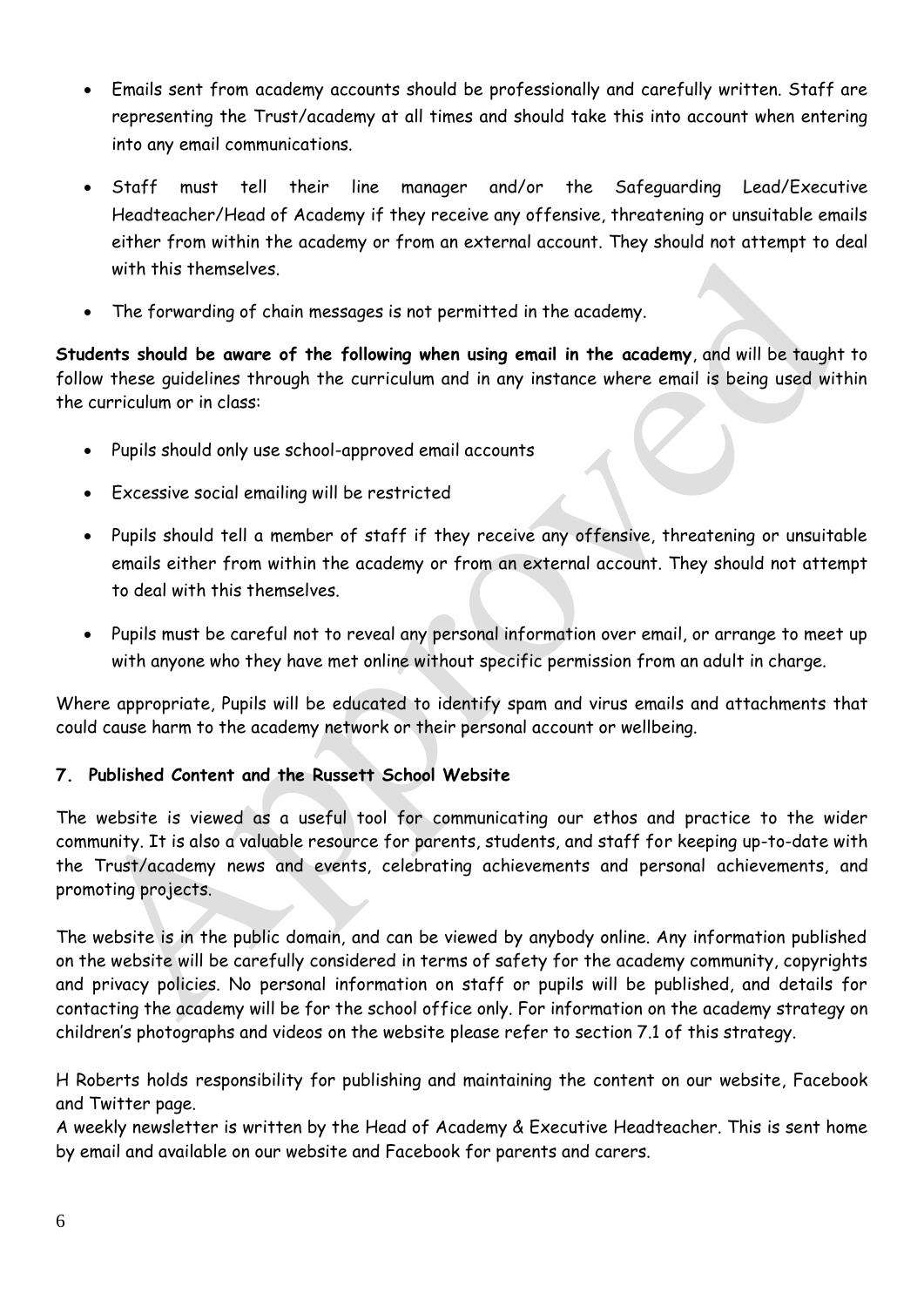#### **7.1 Strategy and Guidance of Safe Use of Children's Photographs and Work**

Colour photographs and pupils work brings our academy to life, showcase our student's talents, and add interest to publications both online and in print that represent the academy. However, we acknowledge the importance of having safety precautions in place to prevent the misuse of such material.

Under GDPR 2018, images of pupils and staff will not be displayed in public, either in print or online, without consent. On admission to the academy parents/carers will be asked to sign appropriate consent forms. We ask this to prevent repeatedly asking parents for consent over the academic year. The terms of use of photographs never change, and so consenting to the use of photographs of your child over a period of time rather than a one-off incident does not affect what you are consenting to. This consent form will outline the academy's strategy on the use of photographs of children, including:

- How and when the photographs will be used
- How long parents are consenting the use of the images for
- Academy strategy on the storage and deletion of photographs.

Records of consent are held on individual pupil files located in the office.

#### **Using photographs of individual children**

The vast majority of people who take or view photographs or videos of children do so for entirely innocent, understandable and acceptable reasons. Sadly, some people abuse children through taking or using images, so we must ensure that we have safeguards in place.

It is important that published images do not identify pupils/students or put them at risk of being identified. The academy is careful to ensure that images published on our website cannot be reused or manipulated. Only images created by or for the academy will be used in public and children may not be approached or photographed while in the academy or doing academy activities without the academy's permission. The academy follows general rules on the use of photographs of individual children:

- Parental consent must be obtained. Consent will cover the use of images in:
	- − all academy publications
	- − on our website
	- − in newspapers as allowed by the academy
	- − in videos made by the academy or in class for projects.
- Electronic and paper images will be stored securely.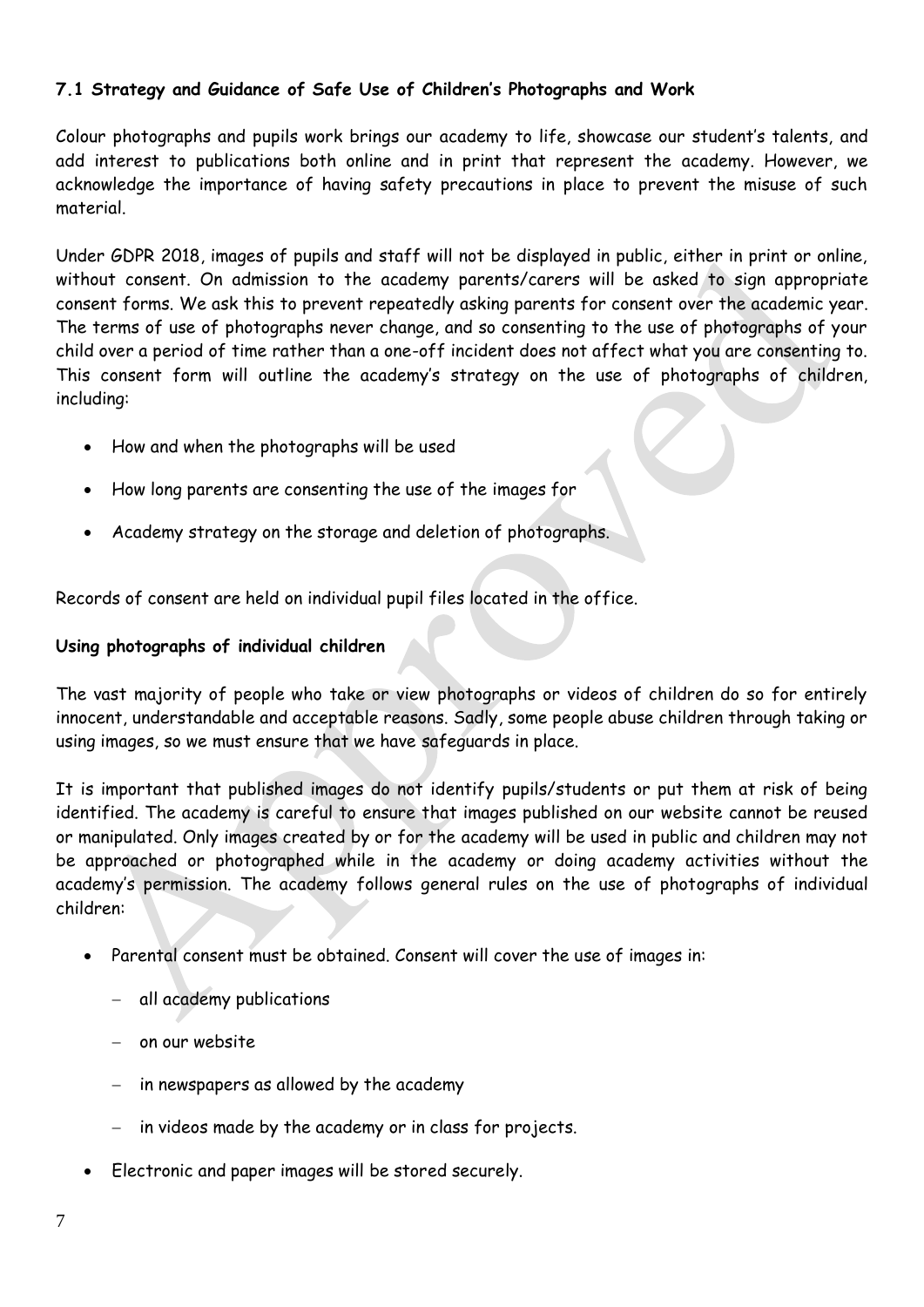- Images will be carefully chosen to ensure that they do not pose a risk of misuse. This includes ensuring that pupils are appropriately dressed. Photographs of activities which may pose a greater risk of potential misuse (for example, swimming activities), will focus more on the sport than the pupils (ie a student in a swimming pool, rather than standing by the side in a swimsuit).
- For public documents, including in newspapers, full names will not be published alongside images of the child. Groups may be referred to collectively by year group or form name.
- Events recorded by family members of the students such as plays or sports days must be used for personal use only.
- Pupils are encouraged to tell a member staff if they are concerned or uncomfortable with any photographs that are taken of them or they are being asked to participate in.
- Any photographers that are commissioned by the academy will be fully briefed on appropriateness in terms of content and behaviour, will wear identification at all times, and will not have unsupervised access to the pupils. For more information on safeguarding in school please refer to our school Safeguarding Policy.

#### **7.2 Complaints of Misuses of Photographs and Videos**

Parents should follow standard academy complaints procedure if they have a concern or complaint regarding the misuse of academy photographs. Please refer to our complaints policy for more information on the steps to take when making a complaint.

#### **7.3 Social Networking, Social Media and Personal Publishing**

Personal publishing tools include blogs, vlogs, wikis, social networking sites, bulletin boards, chat rooms and instant messaging programmes. These online forums are the more obvious sources of inappropriate and harmful behaviour and where pupils are most vulnerable to being contacted by a dangerous person. It is important that we educate pupils so that they can make their own informed decisions and take responsibility for their conduct online. Pupils are not allowed to access social media sites in the academy. There are various restrictions on the use of these sites that apply to both students and staff.

Social media sites have many benefits for both personal use and professional learning; however, both staff and students should be aware of how they present themselves online. Students are taught through the curriculum about the risks and responsibility of uploading personal information and the difficulty of taking it down completely once it is out in such a public place. The academy follows general rules on the use of social media and social networking sites:

• Pupils are educated on the dangers of social networking sites and how to use them in safe and productive ways. They are all made fully aware of our code of conduct regarding the use of ICT and technologies and behaviour online.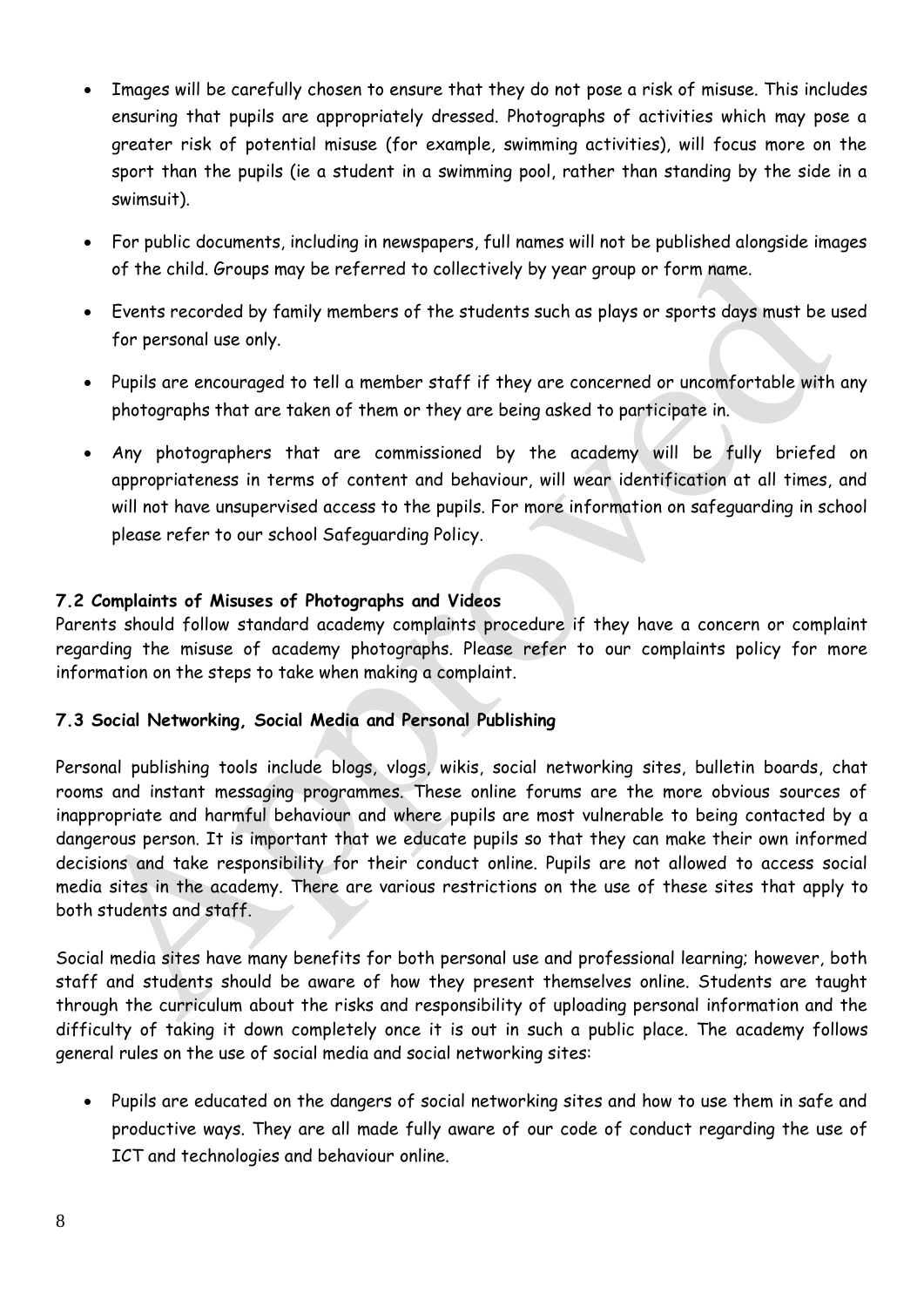- Any sites that are to be used in class will be risk-assessed by the teacher prior to the lesson to ensure that the site is age-appropriate and safe for use.
- Pupils and staff are encouraged not to publish specific and detailed private thoughts, especially those that might be considered hurtful, harmful or defamatory. The Trust/academy expects all staff and pupils to remember that they are representing the Trust/academy at all times and must act appropriately.
- Safe and professional behaviour of staff online will be discussed at staff induction and regularly reinforced throughout the year.

## **7.4 Radicalisation and terrorism**

The Prevent Duty requires all academy's to ensure that children are safe from terrorist and extremist material when accessing the internet in academies.

We have suitable filtering is in place through the use of: Smoothwall

Internet safety is an important part of our academy's Computing curriculum and also within PSHE and SRE.

General advice and resources for schools on internet safety are available on the [UK Safer Internet](http://www.saferinternet.org.uk/)  [Centre website.](http://www.saferinternet.org.uk/)

See our Child Protection & Safeguarding Policy for further information.

## **8. Mobile Phones and Personal Devices**

While mobile phones, SMART watches and personal communication devices are commonplace in today's society, their use and the responsibility for using them should not be taken lightly. Some issues surrounding the possession of these devices are they:

- Can make pupils and staff more vulnerable to cyberbullying
- Can be used to access inappropriate internet material
- Can be a distraction in the classroom
- Are valuable items that could be stolen, damaged, or lost
- Can have integrated cameras, which can lead to child protection, bullying and data protection issues.

The academy takes certain measures to protect pupils. Mobile phones are prohibited in the academy, this is detailed within our behaviour policy.

A member of staff will confiscate mobile phones, and a member of the senior leadership team can search the device if there is reason to believe that there may be evidence of harmful or inappropriate use on the device. The Trust/Academy accepts no liability for loss or damage to a device that has been confiscated.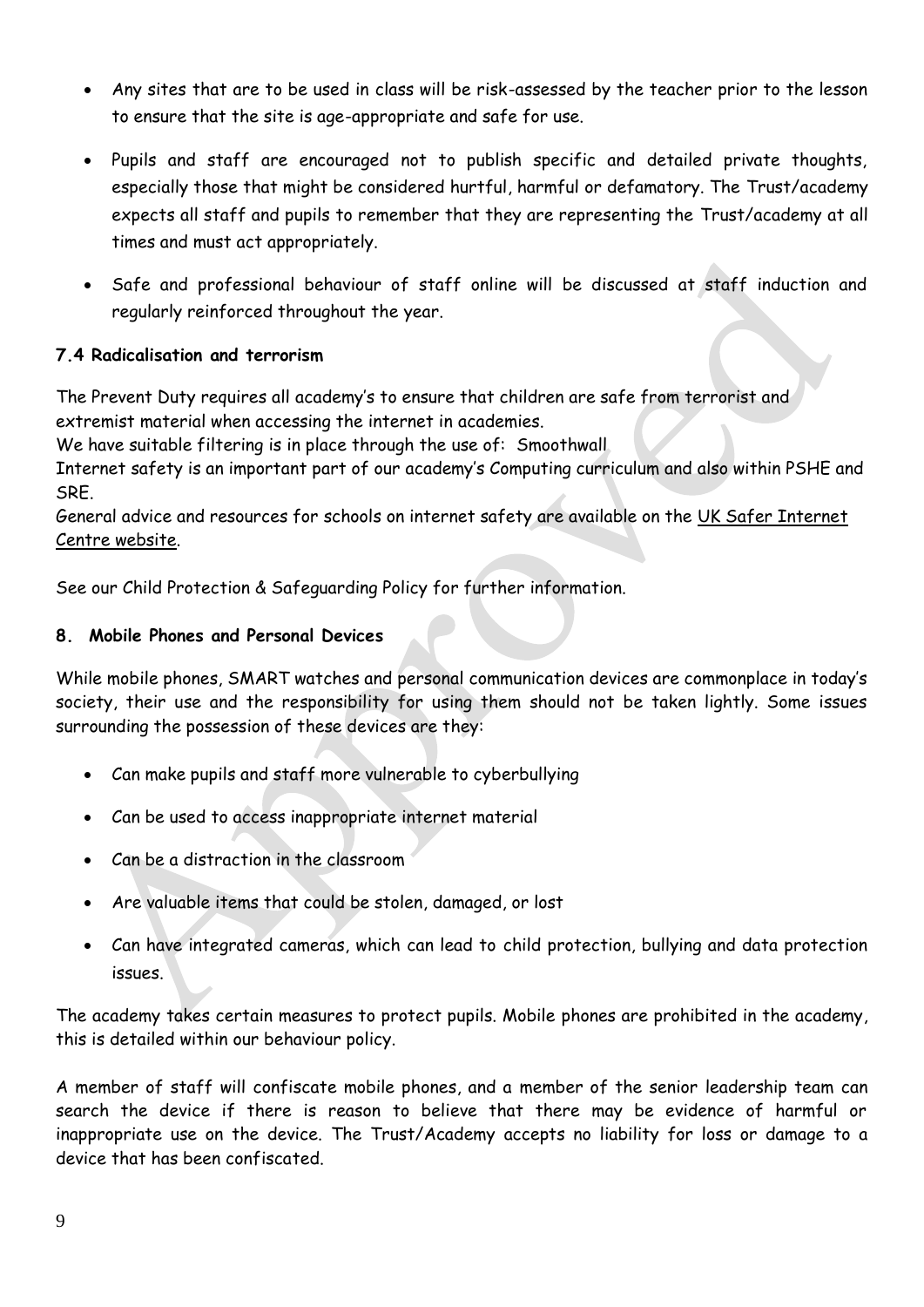Employees may use their own mobile device to access the following Trust-related resources: The Trust's Office 365 domain (including email, calendar, contacts, OneDrive, SharePoint, etc.), Arbor, other cloud-based systems. Permission for access using a personal device should be granted by The Head of Academy / Executive Headteacher, who will provide the requisite permissions. However where an employee is issued with a Trust device, this should be used in preference to a personal device.

In order to prevent unauthorised access, devices must be password protected using the features of the device and a strong password is required to access the Trust networks. Passwords should not be shared or written down in line with our password protocols, as set out below.

The Trust's strong password requirement for personal devices is: Passwords must be at least six characters and a combination of upper- and lower-case letters, numbers and symbols.

The device must lock itself with a password or PIN if it's idle for five minutes.

Rooted (Android) or jailbroken (iOS) devices are strictly forbidden from accessing the network.

Employees' access to Trust data is limited based on user profiles defined by IT and automatically enforced and as agreed by the Head of Academy / Executive Headteacher.

## **8.1 Mobile Phone or Personal Device Misuse including SMART watches**

#### **Staff**

- Under no circumstances should staff use their own personal devices to contact pupils or parents either in or out of the academy.
- Staff are not permitted to take photos or videos of pupils. If photos or videos are being taken as part of the curriculum or for a professional capacity, the school equipment will be used for this.
- We expect staff to lead by example. The use of cameras on mobile phones, iPods/iPads (any device with picture or video taking facility) or the downloading of images onto any internet site is forbidden. Mobile phones should be stored away and are not permitted to be used in or around the academy.
- Any breach of the academy's strategy may result in disciplinary action against that member of staff.

## **9. Cyberbullying**

The academy, as with any other form of bullying, takes Cyber bullying, very seriously. Information about specific strategies or programmes in place to prevent and tackle bullying is set out in the Antibullying strategy. The anonymity that can come with using the internet can sometimes make people feel safe to say and do hurtful things that they otherwise would not do in person. It is made very clear to members of the academy community what is expected of them in terms of respecting their peers, members of the public and staff, and any intentional breach of this will result in disciplinary action.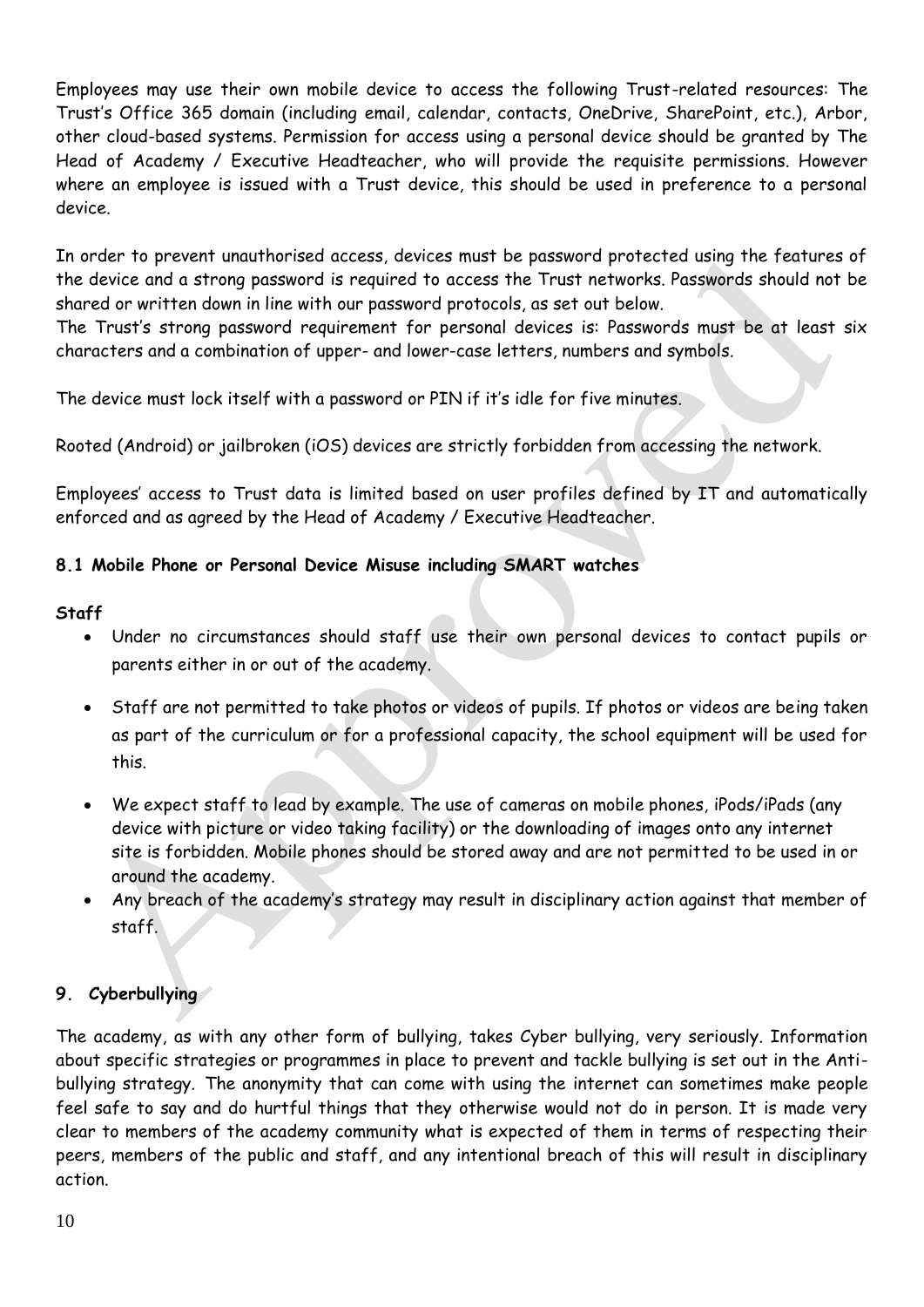If an allegation of bullying arises, the academy will:

- Take it seriously
- Act as quickly as possible to establish the facts. It may be necessary to examine academy systems and logs or contact the service provider in order to identify the bully
- Record and report the incident
- Provide support and reassurance to the victim
- Make it clear to the 'bully' that this behaviour will not be tolerated. If there is a group of people involved, they will be spoken to individually and as a whole group. It is important that children who have harmed another, either physically or emotionally, redress their actions and the academy will make sure that they understand what they have done and the impact of their actions
- Where digital self-harm is suspected, individuals or groups will be spoken to. It is important to give pupils time to discuss their actions and make sure that they understand their actions and consequence.

## **10. Managing Emerging Technologies**

Technology is progressing rapidly and new technologies are emerging all the time. The academy will risk-assess any new technologies before they are allowed in school, and will consider any educational benefits that they might have. The academy keeps up-to-date with new technologies and is prepared to quickly develop appropriate strategies for dealing with new technological developments.

#### **11. Protecting Personal Data**

We believe that protecting the privacy of our staff and pupils and regulating their safety through data management, control and evaluation is vital to whole-academy and individual progress. We collect personal data from pupils, parents, and staff and processes it in order to support teaching and learning, monitor and report on pupil and teacher progress, and strengthen our pastoral provision.

The Academy abides by the European General Data Protection Regulation (GDPR), which came into force on May 25 2018.

Refer to Data Protection and Safeguarding policies.

#### **Equality Statement**

On considering this policy there are no significat issues. Equality will always be reviewed as and when necessary or in the light of any changes.